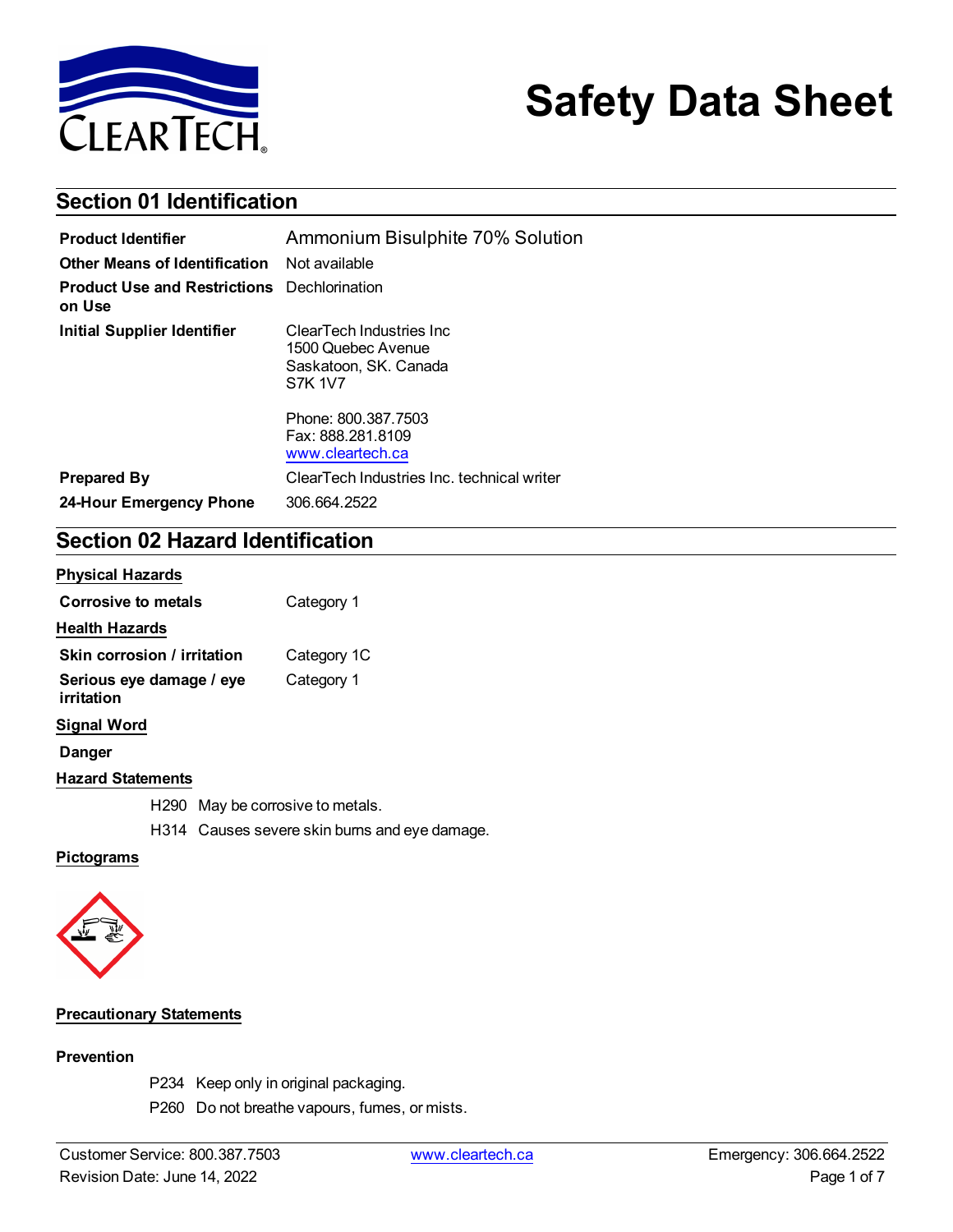- P264 Wash affected body parts thoroughly after handling.
- P280 Wear protective gloves, protective clothing, eye protection, face protection

#### **Response**

P301 P330 P331 IF SWALLOWED: Rinse mouth. Do NOT induce vomiting.

- P303 P361 P353 IF ON SKIN (or hair): Take off immediately all contaminated clothing. Rinse skin with water or P363 shower. Wash contaminated clothing before reuse.
- P304 P340 P310 IF INHALED: Remove person to fresh air and keep comfortable for breathing. Immediately call a POISON CENTER or doctor.
- P305 P351 P338 IF IN EYES: Rinse cautiously with water for several minutes. Remove contact lenses, if present and easy to do. Continue rinsing.
	- P390 Absorb spillage to prevent material damage.

#### **Storage**

P405 Store locked up.

#### **Disposal**

P501 Dispose of contents / container in accordance with all federal, provincial and / or local regulations including the Canadian Environmental Protection Act.

#### **Hazards Not Otherwise Classified**

Contact with acids liberates toxic gas.

#### **Supplemental Information**

Not available

## **Section 03 Composition / Information on Ingredients**

#### **Hazardous Ingredients:**

| <b>Chemical name</b>      | Common name(s)      | <b>CAS number</b> | Concentration (w/w%) |
|---------------------------|---------------------|-------------------|----------------------|
| Ammonium hydrogensulphite | Ammonium bisulphite | 10192-30-0        | 65-75%               |

# **Section 04 First-Aid Measures**

#### **Description of necessary first-aid measures**

**Inhalation** Remove source of exposure or move person to fresh air and keep comfortable for breathing. Call a POISON CENTER or doctor. If breathing has stopped, trained personnel should begin rescue breathing or if the heart has stopped, immediately start cardiopulmonary resuscitation (CPR) or automated external defibrillation (AED). Avoid mouth to mouth contact by using a barrier device.

**Ingestion** Rinse mouth. Do NOT induce vomiting. Immediately call a POISON CENTER or doctor. If vomiting occurs naturally, lie on your side, in the recovery position.

- **Skin contact** Avoid direct contact. Wear chemical protective clothing, if necessary. Take off immediately contaminated clothing, shoes and leather goods. Rinse skin with lukewarm, gently flowing water / shower for 30 minutes. Immediately call a POISON CENTER or doctor. Wash contaminated clothing before re-use, or discard.
- **Eye contact** Avoid direct contact. Wear chemical protective gloves, if necessary. Remove source of exposure or move person to fresh air. Rinse eyes cautiously with lukewarm, gently flowing water for several minutes, while holding the eyelids open. Remove contact lenses, if present and easy to do. Continue rinsing for 30 minutes. Take care not to rinse contaminated water into the unaffected eye or onto the face. Immediately call a POISON CENTER or doctor.

### **Most important symptoms and effects, both acute and delayed**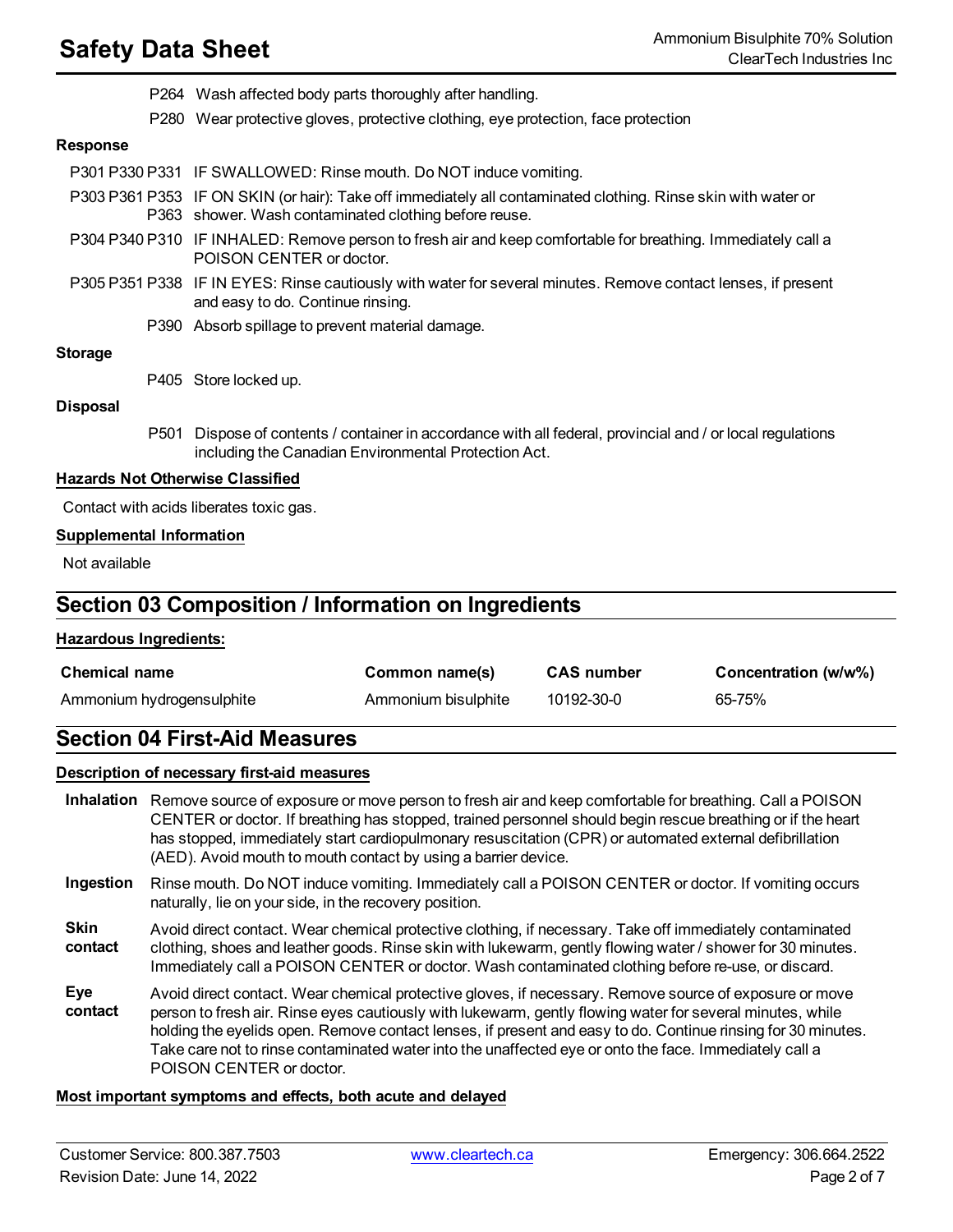| <b>Inhalation</b>   | Causes severe burns to the mouth and throat (mist). Contact with acids, heat or sunlight realeases<br>sulphur dioxide, which causes serious respiratory irritation and is toxic if inhaled. |
|---------------------|---------------------------------------------------------------------------------------------------------------------------------------------------------------------------------------------|
| Ingestion           | Causes burns to the mouth and throat.                                                                                                                                                       |
| <b>Skin contact</b> | Causes severe skin burns.                                                                                                                                                                   |
| Eye contact         | Causes serious eye damage.                                                                                                                                                                  |
|                     | <b>Further information</b> For further information see Section 11 Toxicological Information.                                                                                                |

# **Section 05 Fire Fighting Measures**

| Suitable extinguishing media                      | Extinguish fire using extinguishing agents suitable for the surrounding fire.                                     |
|---------------------------------------------------|-------------------------------------------------------------------------------------------------------------------|
| Unsuitable extinguishing<br>media                 | Water jets are not recommended in fires involving chemicals.                                                      |
| the chemical                                      | Specific hazards arising from In the event of a fire oxides of sulphur and nitrogen, and ammonia may be released. |
| Special protective equipment<br>for fire-fighters | Wear NIOSH-approved self-contained breathing apparatus and chemical-protective<br>clothing.                       |

# **Section 06 Accidental Release Measures**

| <b>Personal Precautions /</b><br><b>Protective Equipment /</b><br><b>Emergency Procedures</b> | Wear appropriate personal protective equipment (See Section 08 Exposure Controls and<br>Personal Protection). Stay upwind, ventilate area. Do not breathe vapours, fumes, or mists.<br>Do not use material handling equipment with exposed metal surfaces.                                                                                      |
|-----------------------------------------------------------------------------------------------|-------------------------------------------------------------------------------------------------------------------------------------------------------------------------------------------------------------------------------------------------------------------------------------------------------------------------------------------------|
| <b>Environmental Precautions</b>                                                              | Prevent material from entering waterways, sewers or confined spaces. Notify local health<br>and wildlife officials. Notify operators of nearby water intakes.                                                                                                                                                                                   |
| <b>Methods and Materials for</b><br><b>Containment and Cleaning</b><br>Up                     | SMALL SPILLS: Stop or reduce leak if safe to do so. Clean up spill with non-reactive<br>absorbent and place in suitable, covered, labeled containers. Flush area with water.<br>Contaminated absorbent material may pose the same hazards as the spilled product.<br>LARGE SPILLS: Contact fire and emergency services and supplier for advice. |

# **Section 07 Handling and Storage**

|                                    | Precautions for Safe Handling Use proper equipment for lifting and transporting all containers. Use sensible industrial<br>hygiene and housekeeping practices. Wash thoroughly after handling. Avoid all situations<br>that could lead to harmful exposure. Prevent the release of vapours, fumes, or mists into<br>the workplace air.      |
|------------------------------------|---------------------------------------------------------------------------------------------------------------------------------------------------------------------------------------------------------------------------------------------------------------------------------------------------------------------------------------------|
|                                    | Inspect containers for damage or leaks before handling. If the original label is damaged or<br>missing replace with a workplace label. Have suitable emergency equipment for fires, spills<br>and leaks readily available.                                                                                                                  |
|                                    | Never return contaminated material to its original container.                                                                                                                                                                                                                                                                               |
| <b>Conditions for Safe Storage</b> | Store in a cool, dry, well-ventilated area, away from heat sources and incompatible<br>materials. Always store in original labeled container. Keep containers tightly closed when<br>not in use and when empty. Empty containers may contain hazardous residues. Protect<br>label and keep it visible. Do not transfer to metal containers. |
| Incompatibilities                  | Acids, such as sulphuric, nitric, hydrochloric, phosphoric, flurosilicic (HFSA), sulphonic,<br>acetic, citric, oxalic, and formic.<br>Oxidizing agents, such as oxygen, hydrogen peroxide, sulphuric and nitric acids,<br>hypochlorites and permanganates.                                                                                  |

# **Section 08 Exposure Controls and Personal Protection**

### **Exposure limits**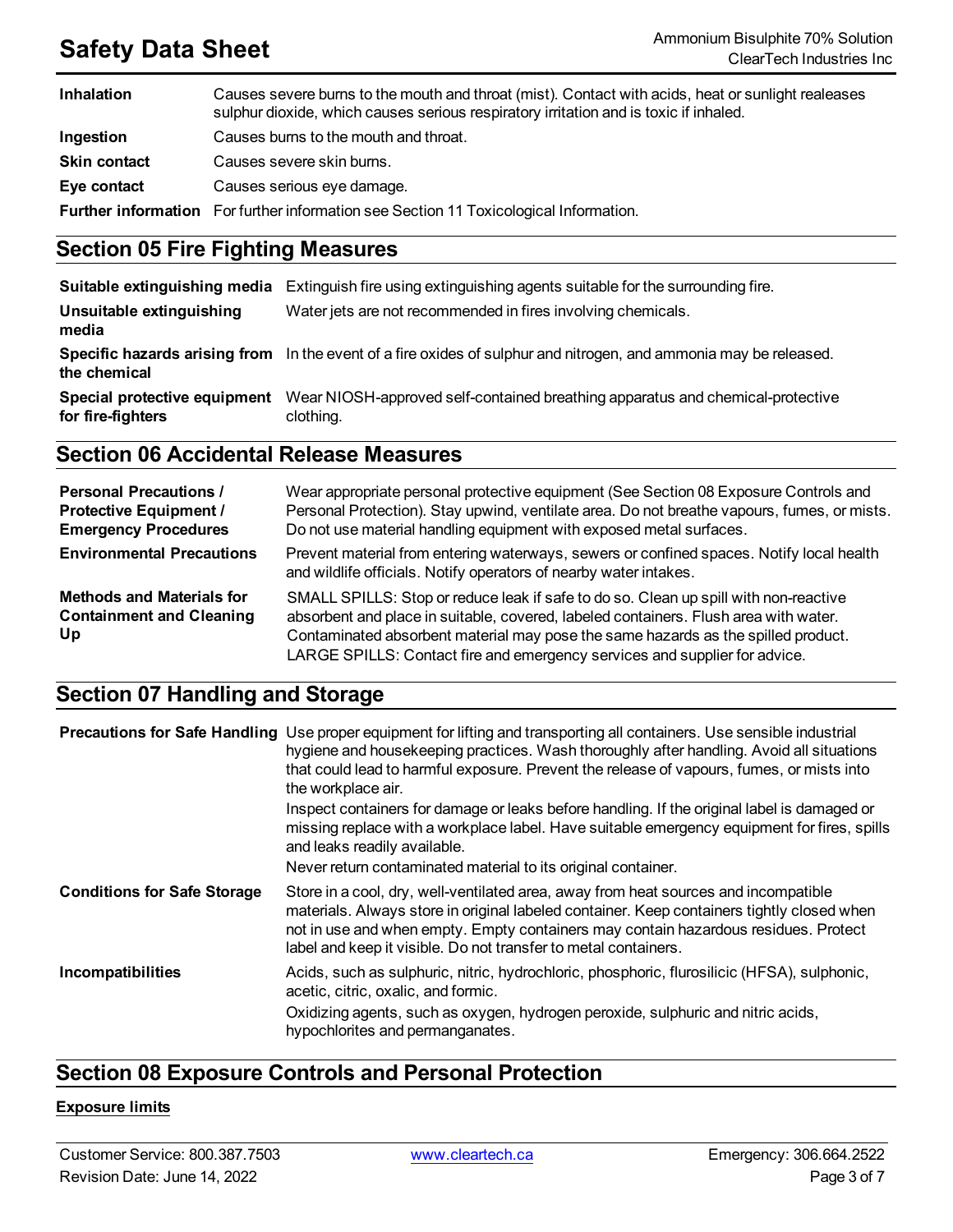| Component                               | <b>Regulation</b> | <b>Type of listing</b> | Value                       |
|-----------------------------------------|-------------------|------------------------|-----------------------------|
| Sulphur dioxide (decomposition product) | <b>ACGIH</b>      | TWA                    | 2 ppm $(5.2 \text{mg/m}^3)$ |
|                                         | ACGIH             | <b>STEL</b>            | 5 ppm $(13 \text{ mg/m}^3)$ |

### **Engineering controls**

| <b>Ventilation Requirements</b> | Mechanical ventilation (dilution or local exhaust), process or personnel enclosure and<br>control of process conditions should be provided in accordance with all fire codes and<br>regulatory requirements. Supply sufficient replacement air to make up for air removed by<br>exhaust systems. |
|---------------------------------|--------------------------------------------------------------------------------------------------------------------------------------------------------------------------------------------------------------------------------------------------------------------------------------------------|
| <b>Other</b>                    | An emergency shower and everyors of principal delayers of the reveal and he in close                                                                                                                                                                                                             |

**Other** An emergency shower and eyewash station should be available, tested, and be in close proximity to the product being handled in accordance with provincial regulations.

### **Protective equipment**

The following are recommendations only. It is the responsibility of the employer / user to conduct a hazard assessment of the process in which this product being used and determine the proper engineering controls and PPE for their process. Additional regulatory and safety information should be sought from local authorities and, if needed, a professional industrial hygienist.

| Eye and face protection       | Where there is potential eye or face exposure, tightly fitting safety goggles and a face shield<br>or a full face respirator or similar protective equipment which protects the wearer's face and<br>eyes are recommended. Contact lenses are not recommended; they may contribute to<br>severe eye injury.                                                                                                                                                                                                                                                   |
|-------------------------------|---------------------------------------------------------------------------------------------------------------------------------------------------------------------------------------------------------------------------------------------------------------------------------------------------------------------------------------------------------------------------------------------------------------------------------------------------------------------------------------------------------------------------------------------------------------|
| Hand and body protection      | Disposable latex or nitrile gloves are recommended to prevent incidental contact. Butyl<br>rubber, neoprene, or PVC skin protection is recommended for extended contact. Leather<br>gloves are not recommended for chemical protection. Refer to manufacturer's<br>specifications for breakthrough times and permeability information; note that breakthrough<br>times and permeability vary with temperature, application and age of material. Continued<br>use of contaminated safety gear or clothing is not recommended; wash before reuse or<br>discard. |
| <b>Respiratory protection</b> | In case of insufficient ventilation wear suitable respiratory equipment.                                                                                                                                                                                                                                                                                                                                                                                                                                                                                      |
| <b>Thermal hazards</b>        | Not available                                                                                                                                                                                                                                                                                                                                                                                                                                                                                                                                                 |

# **Section 09 Physical and Chemical Properties**

### **Appearance**

| <b>Physical state</b>                      | Liquid             |
|--------------------------------------------|--------------------|
| Colour                                     | Clear. Pale yellow |
| <b>Odour</b>                               | Sulphurous         |
| <b>Odour threshold</b>                     | Not available      |
| <b>Property</b>                            |                    |
| рH                                         | ~5                 |
| Melting point / freezing point             | -15 $^{\circ}$ C   |
| Initial boiling point and<br>boiling range | 104-110 °C         |
| <b>Flash point</b>                         | Not available      |
| <b>Evaporation rate</b>                    | Not available      |
| <b>Flammability</b>                        | Not applicable     |
| Upper flammable limit                      | Not available      |
| Lower flammable limit                      | Not available      |
| Vapour pressure                            | Not available      |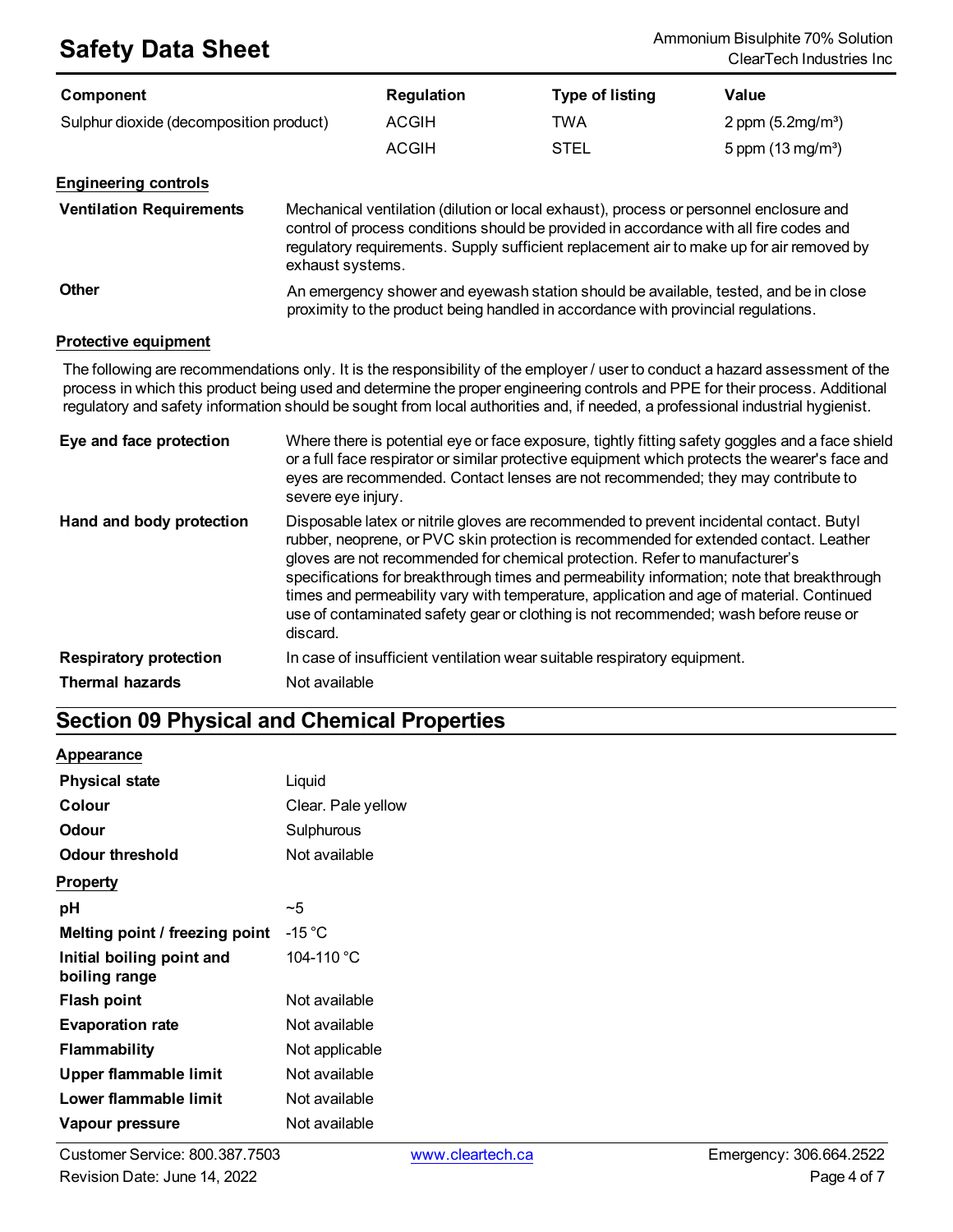| <b>Vapour density</b>                      | Not available                    |
|--------------------------------------------|----------------------------------|
| <b>Relative density</b>                    | Not applicable                   |
| Solubility                                 | Soluble in water                 |
| Partition coefficient: n-<br>octanol/water | Not available                    |
| <b>Auto-ignition temperature</b>           | Not available                    |
| Decomposition temperature                  | Not available                    |
| <b>Viscosity</b>                           | Not available                    |
| <b>Specific gravity</b>                    | 1.393 @ 25 °C                    |
| <b>Particle characteristics</b>            | Not applicable                   |
| <b>Formula</b>                             | NH <sub>4</sub> HSO <sub>3</sub> |
| Molecular weight                           | 99.11 g/mol                      |

# **Section 10 Stability and Reactivity**

| <b>Reactivity</b>                            | May be corrosive to metals.                                                                                                        |
|----------------------------------------------|------------------------------------------------------------------------------------------------------------------------------------|
| <b>Stability</b>                             | This product is stable if stored according to the recommendations in Section 07.                                                   |
| <b>Possibility of hazardous</b><br>reactions | Hazardous polymerization is not known to occur. Will react with acids to release toxic and<br>irritating sulphur dioxide.          |
| <b>Conditions to avoid</b>                   | Avoid contact with incompatible materials. Do not heat.                                                                            |
| Incompatible materials                       | Acids, such as sulphuric, nitric, hydrochloric, phosphoric, flurosilicic (HFSA), sulphonic,<br>acetic, citric, oxalic, and formic. |
|                                              | Oxidizing agents, such as oxygen, hydrogen peroxide, sulphuric and nitric acids,<br>hypochlorites and permanganates.               |
| <b>Hazardous decomposition</b><br>products   | Thermal decomposition may produce oxides of sulphur and nitrogen, and ammonia.                                                     |

# **Section 11 Toxicological Information**

### **Acute Toxicity (LD50 / LC50 values)**

| Component                             | Route      | <b>Species</b> | Value             | <b>Exposure time</b> |
|---------------------------------------|------------|----------------|-------------------|----------------------|
| Sodium sulphite (structural analogue) | Oral       | Rat            | 2,610 mg/kg bw    |                      |
|                                       | Dermal     | Rat            | $>2,000$ mg/kg bw |                      |
|                                       | Inhalation | Rat            | $>5.5$ mg/L air   | 4 hours              |

### **Toxic Health Effect Summary**

| <b>Chemical</b><br>characteristics | No known effects                                                                                                                                                                            |
|------------------------------------|---------------------------------------------------------------------------------------------------------------------------------------------------------------------------------------------|
| <b>Skin</b>                        | Causes severe skin burns.                                                                                                                                                                   |
| Ingestion                          | Causes burns to the mouth and throat.                                                                                                                                                       |
| <b>Inhalation</b>                  | Causes severe burns to the mouth and throat (mist). Contact with acids, heat or sunlight realeases<br>sulphur dioxide, which causes serious respiratory irritation and is toxic if inhaled. |
| Eye contact                        | Causes serious eye damage.                                                                                                                                                                  |
| <b>Sensitization</b>               | This product and its components at their listed concentration have no known sensitizing effects.                                                                                            |
| <b>Mutagenicity</b>                | This product and its components at their listed concentration have no known mutagenic effects.                                                                                              |
| Carcinogenicity                    | IARC has classified bisulphites as group 3, not classifiable as to its carcinogenicity to humans.                                                                                           |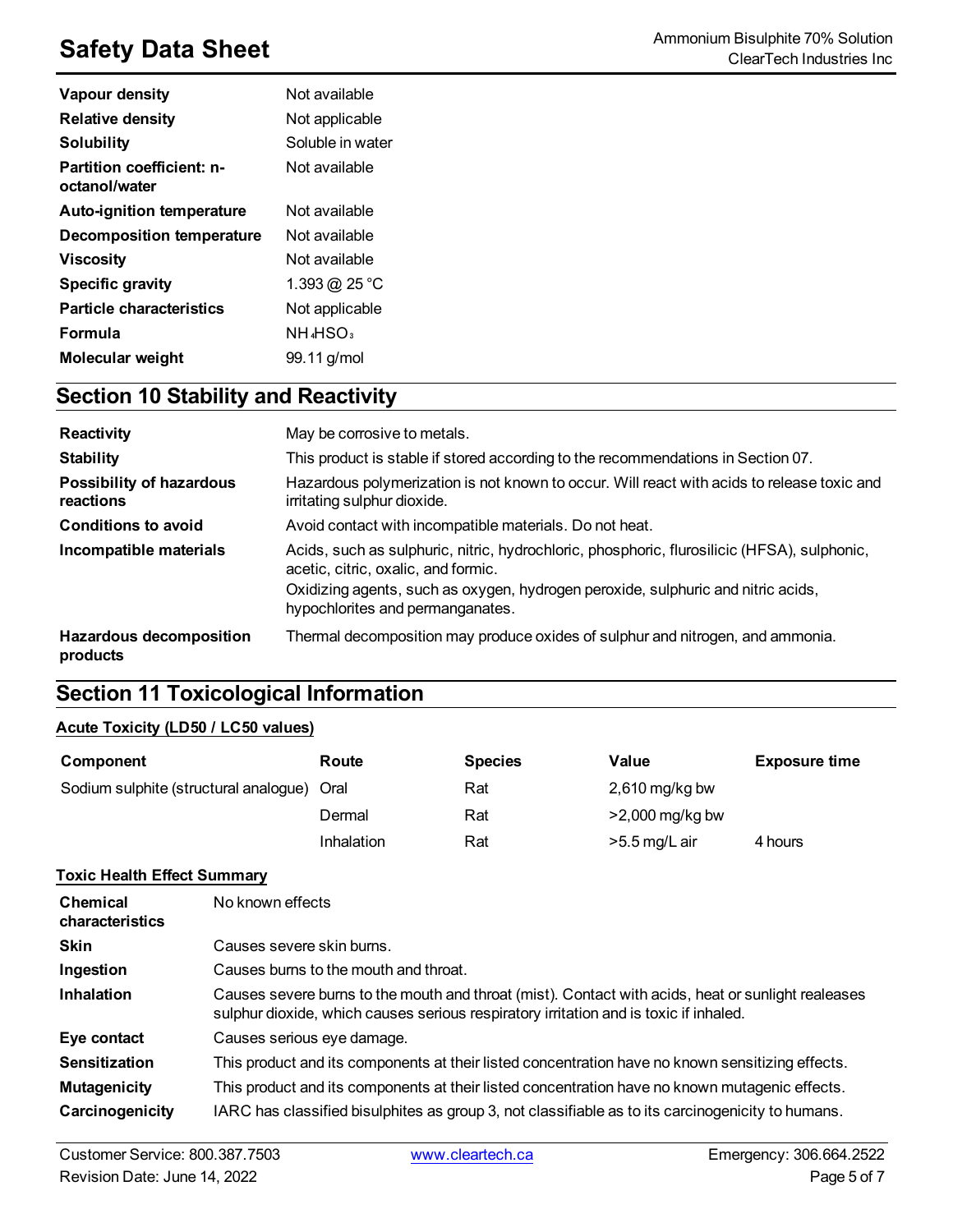| Reproductive<br>toxicity   | This product and its components at their listed concentration have no known reproductive effects.          |
|----------------------------|------------------------------------------------------------------------------------------------------------|
| Specific organ<br>toxicity | This product and its components at their listed concentration have no known effects on specific<br>organs. |
| <b>Aspiration hazard</b>   | Not available                                                                                              |
| Synergistic<br>materials   | Not available                                                                                              |

# **Section 12 Ecological Information**

#### **Ecotoxicity**

there is no available toxicity data for this product.

| Biodegradability       | The domestic substance list categorizes ammonium bisulphite as persistent.                                                                                                |
|------------------------|---------------------------------------------------------------------------------------------------------------------------------------------------------------------------|
| <b>Bioaccumulation</b> | The domestic substance list categorizes ammonium bisulphite as non-bioaccumulative.                                                                                       |
| <b>Mobility</b>        | This product is water soluble, is not predicted to adsorb to soil and may contaminate ground<br>water.                                                                    |
| Other adverse effects  | The domestic substance list categorizes ammonium bisulphite as inherently toxic to<br>aquatic organisms. Sulphites are reducing agents and will consume dissolved oxgyen. |

# **Section 13 Disposal Considerations**

| <b>Waste From Residues /</b>  | Dispose in accordance with all federal, provincial, and local regulations including the                                                                                     |
|-------------------------------|-----------------------------------------------------------------------------------------------------------------------------------------------------------------------------|
| <b>Unused Products</b>        | Canadian Environmental Protection Act.                                                                                                                                      |
| <b>Contaminated Packaging</b> | Do not remove label, follow label warnings even after the container is empty. Empty<br>containers should be recycled or disposed of at an approved waste handling facility. |

# **Section 14 Transport Information**

| UN number                                  | UN2693                                                                                                                                                                                                                                                                                                                                                                                                                                                                                                                                                                |
|--------------------------------------------|-----------------------------------------------------------------------------------------------------------------------------------------------------------------------------------------------------------------------------------------------------------------------------------------------------------------------------------------------------------------------------------------------------------------------------------------------------------------------------------------------------------------------------------------------------------------------|
| UN proper shipping name<br>and description | BISULPHITES, AQUEOUS SOLUTION, N.O.S. (Ammonium Bisulphite)                                                                                                                                                                                                                                                                                                                                                                                                                                                                                                           |
| Transport hazard class(es)                 | 8                                                                                                                                                                                                                                                                                                                                                                                                                                                                                                                                                                     |
| Packing group                              | Ш                                                                                                                                                                                                                                                                                                                                                                                                                                                                                                                                                                     |
| <b>Excepted quantities</b>                 | 5L                                                                                                                                                                                                                                                                                                                                                                                                                                                                                                                                                                    |
| <b>Environmental hazards</b>               | Not listed as a marine pollutant under Canadian TDG Regulations, schedule III.                                                                                                                                                                                                                                                                                                                                                                                                                                                                                        |
| <b>Special precautions</b>                 | 16 (1) The technical name of at least one of the most dangerous substances that<br>predominantly contributes to the hazard or hazards posed by the dangerous goods must be<br>shown, in parentheses, on the shipping document following the shipping name in<br>accordance with clause $3.5(1)(c)(ii)(A)$ of Part 3 (Documentation). The technical name must<br>also be shown, in parentheses, on a small means of containment or on a tag following the<br>shipping name in accordance with subsections 4.11(2) and (3) of Part 4 (Dangerous Goods<br>Safety Marks). |
| <b>Transport in bulk</b>                   | ERAP index: not available                                                                                                                                                                                                                                                                                                                                                                                                                                                                                                                                             |
|                                            | MARPOL 73/78 and IBC Code:<br>This product is not listed in Chapter 17 of the IBC Code.                                                                                                                                                                                                                                                                                                                                                                                                                                                                               |
| <b>Additional information</b>              | Secure containers (full or empty) during shipment and ensure all caps, valves, or closures<br>are secured in the closed position.                                                                                                                                                                                                                                                                                                                                                                                                                                     |